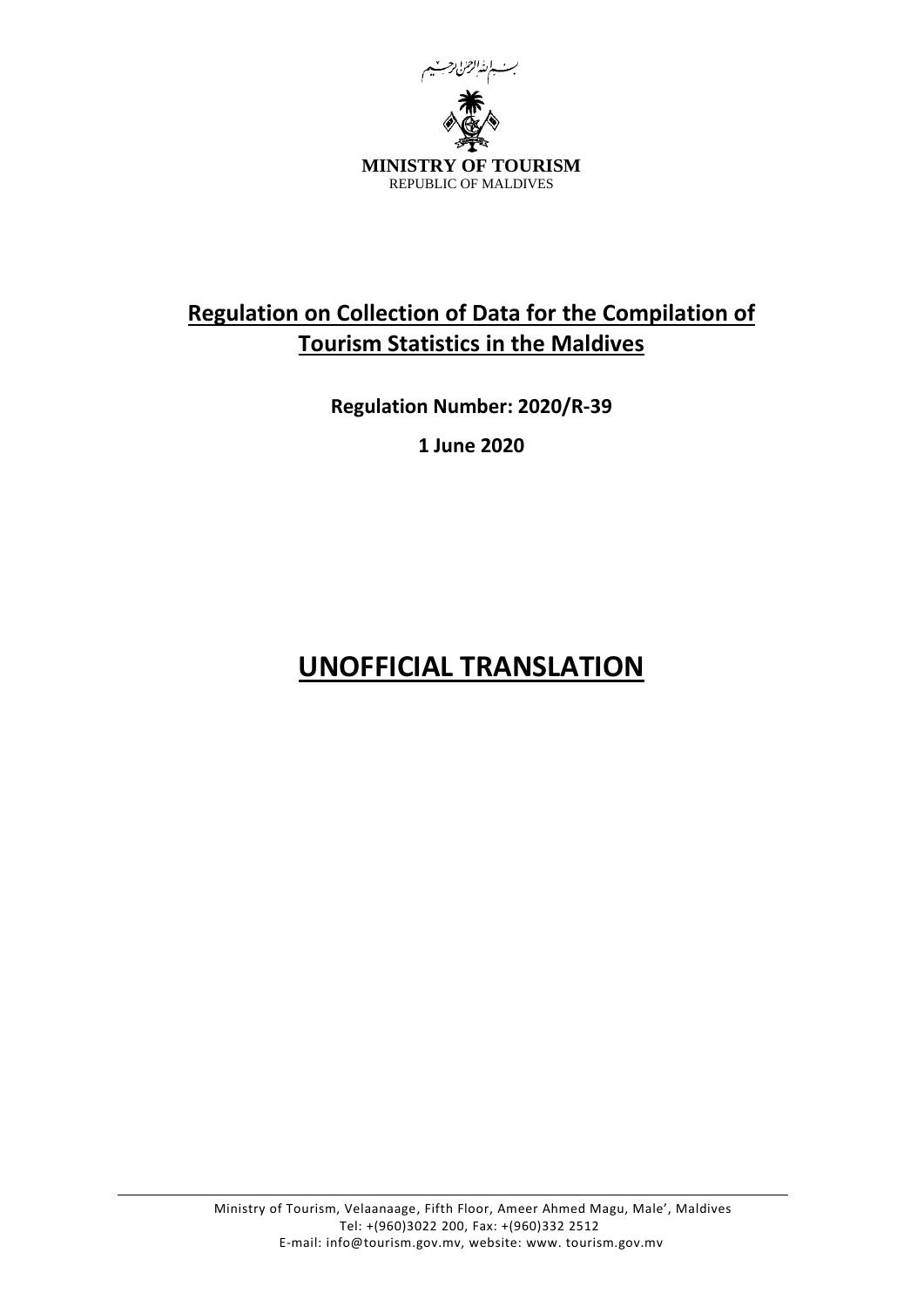*Regulation No. 2020/R-39, Dated 1 June 2020 (Regulation on Collection of Data for the Compilation of Tourism Statistics in the Maldives)*

| Name &<br>Introduction                   | 1. | 1.1<br>1.2               | This regulation is made pursuant to the article 42 of the Maldives<br>Tourism Act, Law No. 2/99, with regard to collection of data for the<br>compilation of tourism statistics.<br>This regulation shall be cited as "Regulation on Collection of Data for<br>the Compilation of Tourism Statistics."                                                                                                                                                                                                                                                                                                                                                                                                                                                                                                                                                                                                                                                                                                                                                                                                                                                                                                                                                                                |
|------------------------------------------|----|--------------------------|---------------------------------------------------------------------------------------------------------------------------------------------------------------------------------------------------------------------------------------------------------------------------------------------------------------------------------------------------------------------------------------------------------------------------------------------------------------------------------------------------------------------------------------------------------------------------------------------------------------------------------------------------------------------------------------------------------------------------------------------------------------------------------------------------------------------------------------------------------------------------------------------------------------------------------------------------------------------------------------------------------------------------------------------------------------------------------------------------------------------------------------------------------------------------------------------------------------------------------------------------------------------------------------|
| Purpose                                  | 2. |                          | This Regulation prescribes the procedures and guidelines for the<br>collection and use of data related to tourism statistics in the Maldives.                                                                                                                                                                                                                                                                                                                                                                                                                                                                                                                                                                                                                                                                                                                                                                                                                                                                                                                                                                                                                                                                                                                                         |
| Submission of<br>Data                    | 3. | 3.1<br>3.2               | All tourist establishments providing accommodation services to tourists<br>visiting the Maldives, shall furnish information stipulated under this<br>regulation, to the Ministry, in accordance with this regulation and<br>within the timelines provided.<br>All information predetermined in this regulation must be submitted<br>through the online portal, "Tourism Information Management System                                                                                                                                                                                                                                                                                                                                                                                                                                                                                                                                                                                                                                                                                                                                                                                                                                                                                 |
|                                          |    | 3.3                      | (TIMS)", of the Ministry.<br>Where a tourist establishment, on the date of this regulation, is not<br>registered at the portal mentioned in Section 3.2 of this regulation, they<br>must register themselves at the portal within 3 months from the date<br>of this regulation.                                                                                                                                                                                                                                                                                                                                                                                                                                                                                                                                                                                                                                                                                                                                                                                                                                                                                                                                                                                                       |
| Data to be<br>Submitted                  | 4. | 4.1<br>4.2<br>4.3<br>4.4 | Data required to be submitted under this regulation on a regular basis<br>are;<br>i. All information, as detailed out in <b>Annex 1</b> of this regulation<br>ii. Data on tourism sector employees as and when required by the<br>Ministry<br>iii. Data as and when required for studies and research conducted<br>by Ministry for the development of tourism in the Maldives<br>In addition to the data stipulated in Section 4.1 of this regulation,<br>where the Ministry requires additional data of tourists, at situations of<br>national or international emergencies, all tourist establishments must<br>provide the data as and when requested.<br>The Ministry shall inform tourist establishments in writing, on the data<br>mentioned in Section 4.2 of this regulation, which should include the<br>details of the data to be submitted, the manner in which it must be<br>submitted, and the date by which it should be submitted.<br>Where a tourist establishment has temporarily suspended its operation<br>for any purpose, they can be exempted from submitting the data<br>required under this regulation during the period of suspension,<br>provided they have informed the Ministry in writing and have been<br>granted necessary permissions by the Ministry. |
| Amendments to<br>Data to be<br>Submitted | 5  |                          | The Ministry reserves the right to change and or amend the<br>requirements of the data to be submitted under Section 4 of this<br>regulation as and when needed. Any such changes or amendments shall<br>be included in the Annex 1 as stipulated in Section 4.1, and will become<br>effective from the date of publication in the government Gazette.                                                                                                                                                                                                                                                                                                                                                                                                                                                                                                                                                                                                                                                                                                                                                                                                                                                                                                                                |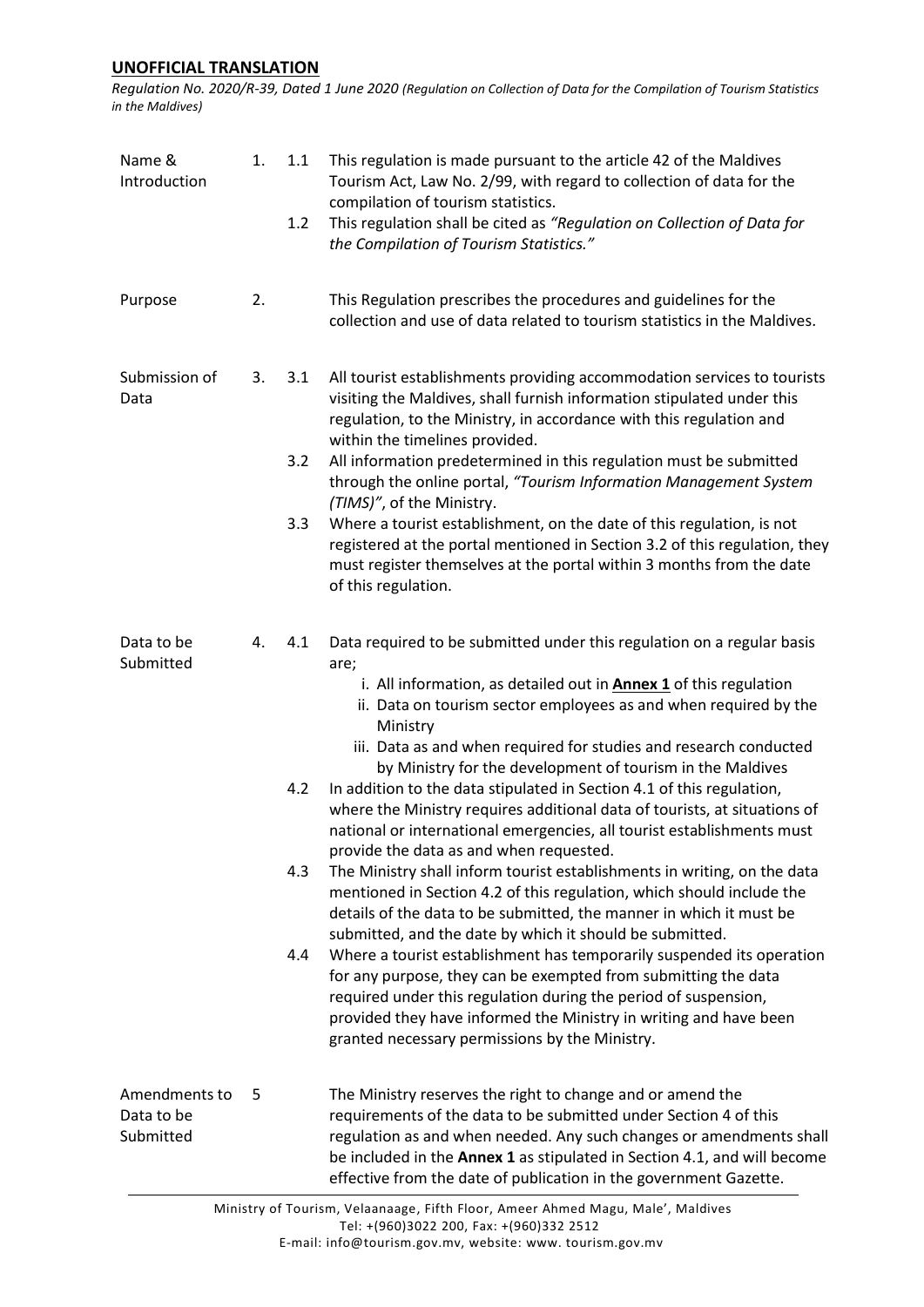*Regulation No. 2020/R-39, Dated 1 June 2020 (Regulation on Collection of Data for the Compilation of Tourism Statistics in the Maldives)*

| Data Required<br>by other<br>Government<br><b>Bodies</b> | 6 |     | The execution of this regulation does not have any effect whatsoever<br>on the existing regulations set out by any other government agencies to<br>collect information/data                                                                                                                                                                                                                                                                                                                                                                                                           |
|----------------------------------------------------------|---|-----|---------------------------------------------------------------------------------------------------------------------------------------------------------------------------------------------------------------------------------------------------------------------------------------------------------------------------------------------------------------------------------------------------------------------------------------------------------------------------------------------------------------------------------------------------------------------------------------|
| <b>Record Keeping</b>                                    | 7 |     | All tourist establishments shall maintain records of past two years'<br>information/data submitted to this Ministry under this regulation.                                                                                                                                                                                                                                                                                                                                                                                                                                            |
| Penalties                                                | 8 | 8.1 | If a tourist establishment violates this regulation, the Ministry has the<br>discretion to act as follows:<br>i. At the first instance of breach, impose a fine of Maldivian<br>Rufiyaa 100/- (hundred) per bed registered in that tourist<br>establishment.<br>ii. If breached for the second time, impose a fine of Maldivian<br>Rufiyaa 250/- (two hundred and fifty) per bed registered in that<br>tourist establishment.<br>iii. If breached for the third time, impose a fine of Maldivian Rufiyaa<br>500/- (five hundred) per bed registered in that tourist<br>establishment. |
|                                                          |   | 8.2 | If non-compliance of a provision occurs by any tourist establishment for<br>more than three consecutive times, the Ministry has the discretion to<br>impose a fine of Maldivian Rufiyaa 1,000/- (one thousand) per bed<br>registered in that tourist establishment.                                                                                                                                                                                                                                                                                                                   |
|                                                          |   | 8.3 | Maximum amount a tourist establishment can be penalised under<br>Sections 8.1 and 8.2 of this regulation is Maldivian Rufiyaa 100,000/-<br>(one hundred thousand).                                                                                                                                                                                                                                                                                                                                                                                                                    |
|                                                          |   | 8.4 | Any fine imposed under this regulation shall be paid in full, and as<br>instructed by the Ministry, to the Maldives Inland Revenue Authority<br>(MIRA) within 7 days from the date of the letter of penalisation.                                                                                                                                                                                                                                                                                                                                                                     |
|                                                          |   | 8.5 | Where a tourist establishment fails to pay the fine as stated in Section<br>8.4 of this regulation, the Ministry reserves the right to withhold the<br>license issued to the tourist establishment by the Ministry.                                                                                                                                                                                                                                                                                                                                                                   |
|                                                          |   | 8.6 | Where and when a license is revoked under this regulation, it shall only<br>be reinstated, upon settling overdue fines and submitting all pending<br>reports required under this regulation.                                                                                                                                                                                                                                                                                                                                                                                          |
|                                                          |   | 8.7 | All fines imposed under this regulation shall be paid to the Maldives<br>Inland Revenue Authority (MIRA).                                                                                                                                                                                                                                                                                                                                                                                                                                                                             |
| Confidentiality                                          | 9 | 9.1 | The Ministry reserves all rights of the data submitted to the Ministry<br>under this regulation, however, shall maintain the confidentiality of the<br>data submitted by tourist establishments under this regulation.                                                                                                                                                                                                                                                                                                                                                                |
|                                                          |   | 9.2 | Data submitted under this regulation shall only be shared or published<br>as aggregates. Individual establishment's data shall not be shared with<br>any other party.                                                                                                                                                                                                                                                                                                                                                                                                                 |
|                                                          |   | 9.3 | Section 9.1 of this Regulation does not restrict the Ministry from<br>sharing the data submitted under this regulation, with the National<br>Bureau of Statistics under a National Statistics Act or regulation.                                                                                                                                                                                                                                                                                                                                                                      |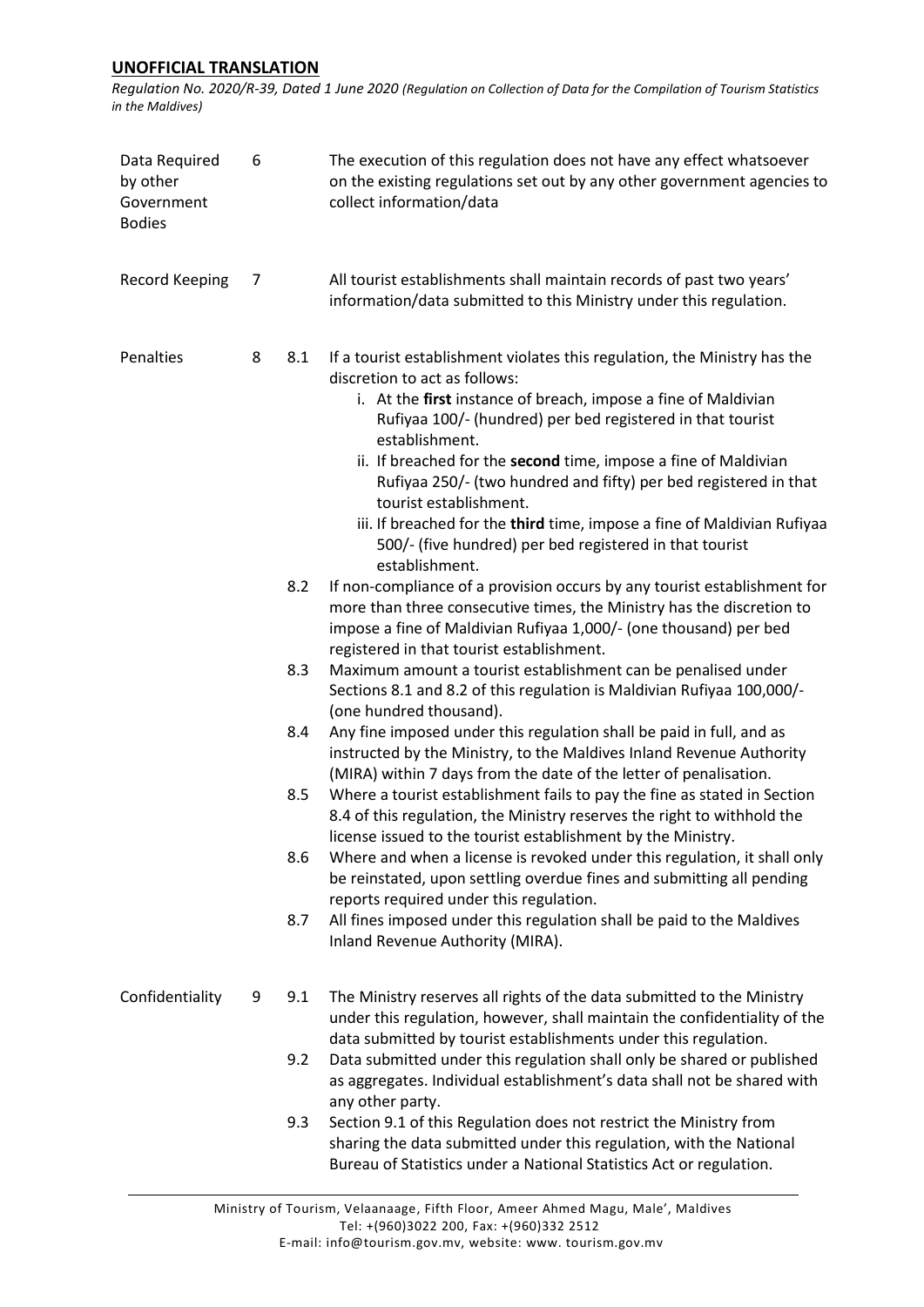*Regulation No. 2020/R-39, Dated 1 June 2020 (Regulation on Collection of Data for the Compilation of Tourism Statistics in the Maldives)*

|                      |    | 9.4<br>Where and when the Ministry deemed it vital to disclose a data for<br>maintaining public order, Section 9.1 of this regulation does not limit<br>the right the Ministry reserves in sharing the data submitted under this<br>regulation.                                                                                                                                                                                                                                                                                                                                                                                                                                                                                                                                                           |  |
|----------------------|----|-----------------------------------------------------------------------------------------------------------------------------------------------------------------------------------------------------------------------------------------------------------------------------------------------------------------------------------------------------------------------------------------------------------------------------------------------------------------------------------------------------------------------------------------------------------------------------------------------------------------------------------------------------------------------------------------------------------------------------------------------------------------------------------------------------------|--|
| Definitions          | 10 | In this regulation, unless the context otherwise requires;<br>"Ministry" refers to the Ministry of Tourism, or the government<br>i.<br>body responsible for regulating tourism in the Maldives.<br>"Tourist" refers any person defined as a tourist in the Maldives<br>ii.<br>Tourism Act Law No. 2/99<br>"Tourism Act" refers to the Law No. 2/99 (The Maldives<br>iii.<br>Tourism Act)<br>"Tourist establishment" refers to all tourist resorts, tourist<br>iv.<br>hotels, tourist guesthouses, training resorts, transit hotels, city<br>hotels, yacht marinas, and tourist vessels registered with the<br>Ministry to provide lodging and or meals services to tourists<br>visiting the Maldives.<br>"Emergency" refer to any event defined as disaster in the<br>v.<br>National Disaster Act 28/2015 |  |
| Implementation       | 11 | This regulation shall come into force commencing from the date of<br>publication on government Gazette                                                                                                                                                                                                                                                                                                                                                                                                                                                                                                                                                                                                                                                                                                    |  |
| Repeal<br>Regulation | 12 | With the implementation of this regulation, Regulation No. R-19/2011<br>(Regulation on Collection of Data for the Compilation of Tourism<br>Statistics) shall be deemed repealed.                                                                                                                                                                                                                                                                                                                                                                                                                                                                                                                                                                                                                         |  |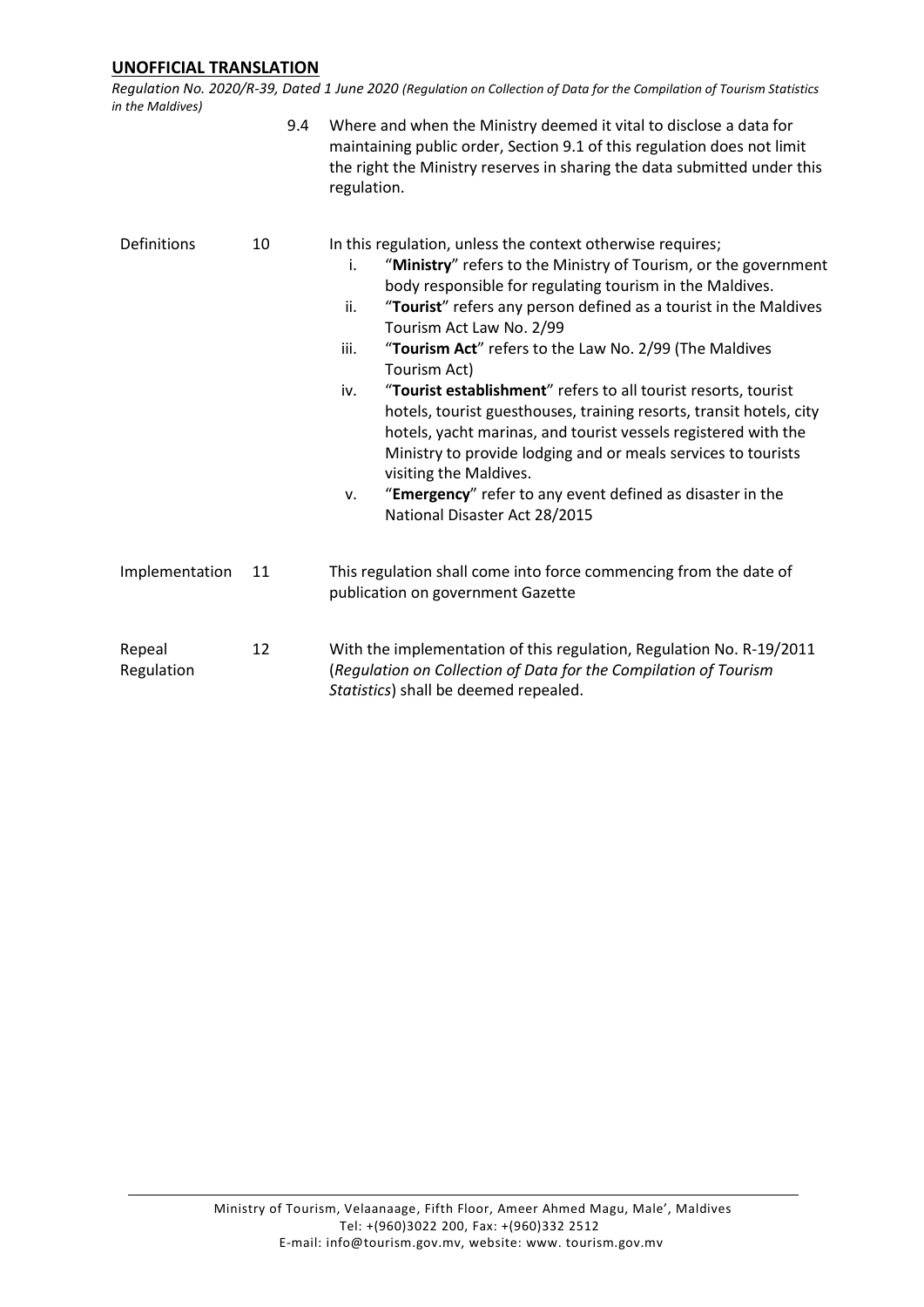*Regulation No. 2020/R-39, Dated 1 June 2020 (Regulation on Collection of Data for the Compilation of Tourism Statistics in the Maldives)*

# **Annex 1**

| #              | <b>Report Name</b>                    | <b>Details</b>                                                                                                                                                                                                                                                                                                                                                                                                                                                                                                                 | <b>Deadline</b>                                                                                                 |
|----------------|---------------------------------------|--------------------------------------------------------------------------------------------------------------------------------------------------------------------------------------------------------------------------------------------------------------------------------------------------------------------------------------------------------------------------------------------------------------------------------------------------------------------------------------------------------------------------------|-----------------------------------------------------------------------------------------------------------------|
| $\mathbf{1}$ . | Occupancy<br>Report                   | A monthly report on Occupancy should<br>i.<br>be submitted. This report should<br>include daily data on total number of<br>tourists that stayed at the<br>establishment with the total number of<br>rooms occupied by these tourists. The<br>format for this report is annexed as<br>Form A.<br>Data on locals and work permit holders<br>ii.<br>should not be included in this report.<br>If no tourist stayed in the establishment<br>iii.<br>during the reporting period, it should<br>also be submitted as a "nil" report. | The previous months<br>report should submitted<br>on or before the 7 <sup>th</sup> day of<br>the current month. |
| 2.             | Tourist<br>Arrivals by<br>Nationality | A monthly report on Tourist Arrivals by<br>Nationality should be submitted. This<br>report should include information on all<br>the tourists stayed at the establishment as<br>paying guests during the month. The<br>format for this report is annexed as Form<br>Β.                                                                                                                                                                                                                                                          | The previous months<br>report should submitted<br>on or before the 7 <sup>th</sup> day of<br>the current month. |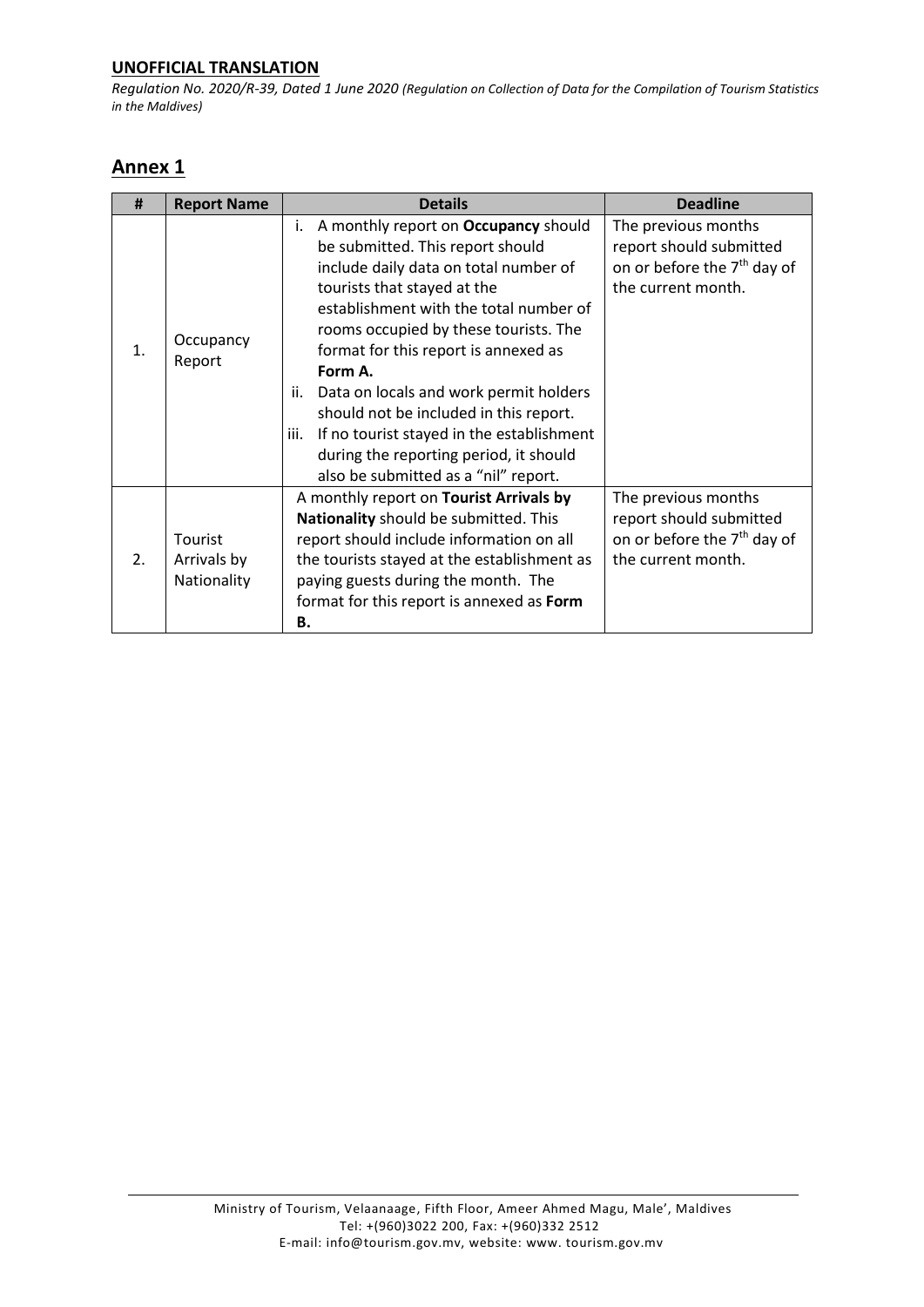*Regulation No. 2020/R-39, Dated 1 June 2020 (Regulation on Collection of Data for the Compilation of Tourism Statistics in the Maldives)*

# **Form A**

*Note: This report should NOT include work permit holders and locals* 

**Name of the tourist establishment: ……………………………………………………………………………………………………**

| <b>Date</b>      | <b>No. of PAX</b> | <b>Occupied No. of Rooms / Cabins</b> |
|------------------|-------------------|---------------------------------------|
| Ex:              |                   |                                       |
| $1 - Jan - 2019$ |                   |                                       |
|                  | 100               | 50                                    |
|                  |                   |                                       |
|                  |                   |                                       |
|                  |                   |                                       |
|                  |                   |                                       |
|                  |                   |                                       |
|                  |                   |                                       |
|                  |                   |                                       |
|                  |                   |                                       |
|                  |                   |                                       |
|                  |                   |                                       |
|                  |                   |                                       |
|                  |                   |                                       |
|                  |                   |                                       |
|                  |                   |                                       |
|                  |                   |                                       |
|                  |                   |                                       |
|                  |                   |                                       |
|                  |                   |                                       |
|                  |                   |                                       |
|                  |                   |                                       |

#### **OCCUPANCY REPORT** *<insert month & year>*